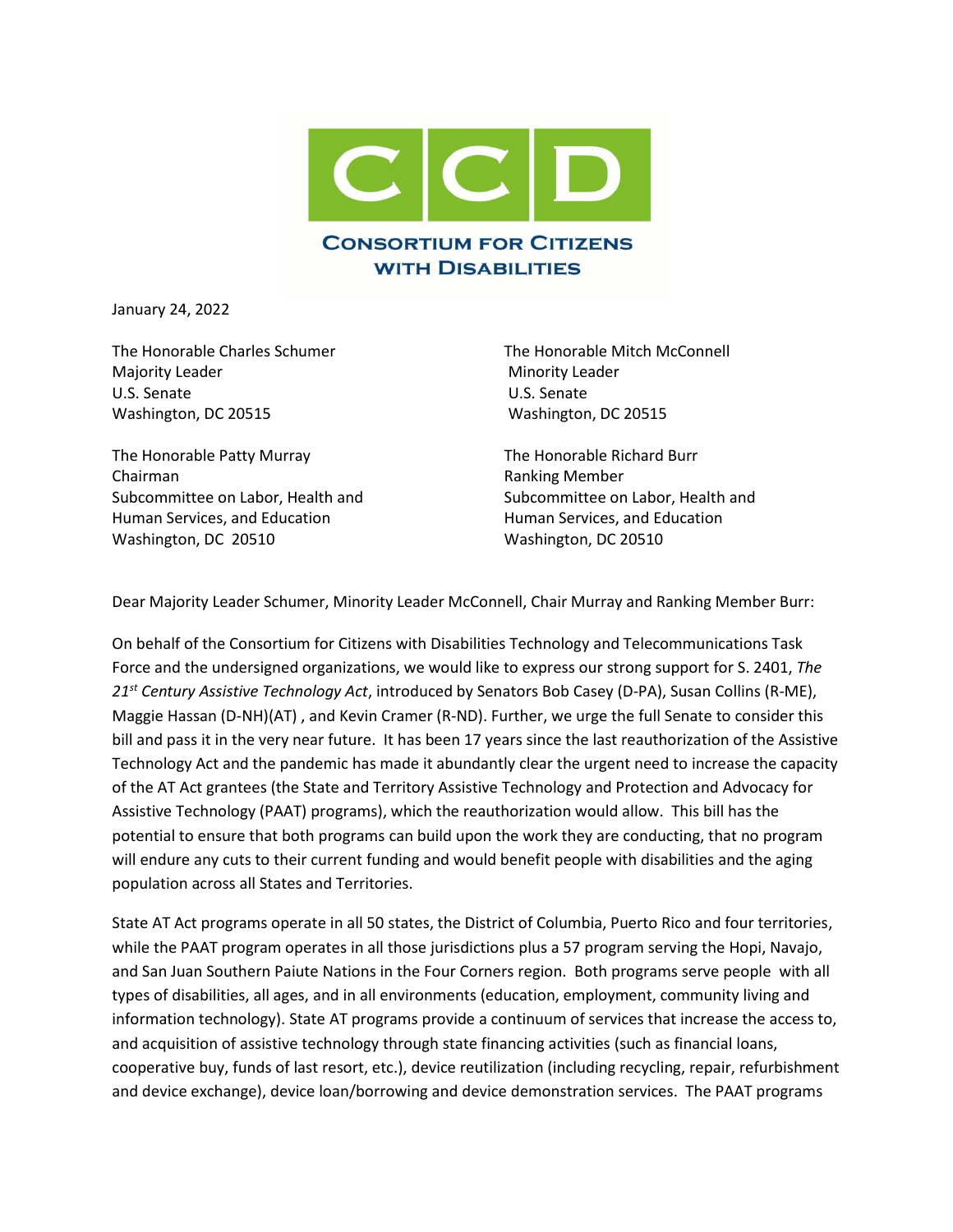conduct trainings and provide needed advocacy for families and individuals with disabilities with medical providers, schools, employers, and communities to ensure that individuals have access to the assistive technology they need.

It is long overdue that this law be refreshed and modernized, and S. 2401 does just that. We strongly urge the Senate to consider and pass this bill in its current form expeditiously.

The Consortium for Citizens with Disabilities is a coalition of more than 100 national disability organizations working together to advocate for national public policy that ensures the selfdetermination, independence, empowerment, integration and inclusion of children and adults with disabilities in all aspects of society. The Technology and Telecommunications Task Force focuses on national policy regarding matters of telecommunications and technology, including assistive technology, in order to help move society toward our ultimate goal of full inclusion for all people with a disability.

We look forward to working with you in the coming months as the reauthorization proceeds. If you have any questions, please feel free to contact one of the CCD Technology and Telecommunications Task Force Co-Chairs: Eric Buehlmann, eric.buehlmann@ndrn.org; Audrey Busch-Treussard, audrey.buschtreussard@ataporg.org; or Joseph Nahra, joseph.nahra@powerslaw.com; or Clark Rachfal, crachfal@acb.org.

Sincerely,

Association of Assistive Technology Act Programs National Disability Rights Network Perkins School for the Blind American Council of the Blind National Association of Councils on Developmental Disabilities Assistive Technology Industry Association Center for Learner Equity Council of Parent Attorneys and Advocates CommunicationFIRST National Down Syndrome Congress National Association of State Head Injury Administrators American Physical Therapy Association American Printing House for the Blind Council of Administrators of Special Education National Center for Learning Disabilities RespectAbility National Down Syndrome Society The Advocacy Institute TDI Association of People Supporting Employment First (APSE) American Foundation for the Blind Association of University Centers on Disabilities The Arc of the United States Council for Learning Disabilities